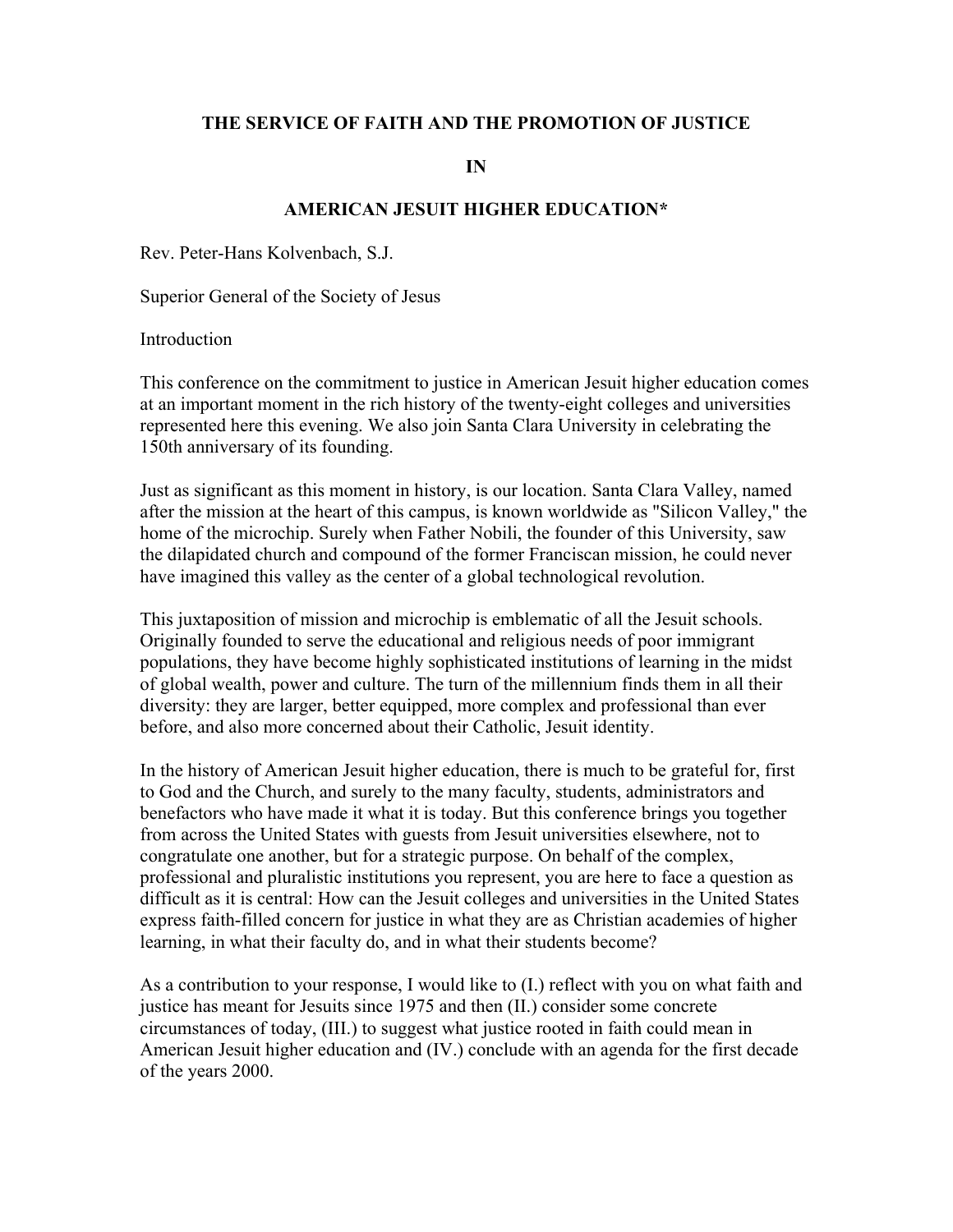### I. The Jesuit commitment to faith and justice, new in 1975

I begin by recalling another anniversary, which this conference commemorates. Twentyfive years ago, ten years after the closing of the Second Vatican Council, Jesuit delegates from around the world gathered at the 32nd General Congregation (GC), to consider how the Society of Jesus was responding to the deep transformation of all Church life that was called for and launched by Vatican II.

After much prayer and deliberation, the Congregation slowly realized that the entire Society of Jesus in all its many works was being invited by the Spirit of God to set out on a new direction. The overriding purpose of the Society of Jesus, namely "the service of faith," must also include "the promotion of justice." This new direction was not confined to those already working with the poor and marginalized in what was called "the social apostolate." Rather, this commitment was to be "a concern of our whole life and a dimension of all our apostolic endeavors."1 So central to the mission of the entire Society was this union of faith and justice that it was to become the "integrating factor" of all the Society's works,2 and in this light "great attention" was to be paid in evaluating every work, including educational institutions.3

I myself attended GC 32, representing the Province of the Near East where, for centuries, the apostolic activity of the Jesuits has concentrated on education in a famous university and some outstanding high schools. Of course some Jesuits worked in very poor villages, refugee camps or prisons, and some fought for the rights of workers, immigrants, and foreigners; but this was not always considered authentic, mainstream Jesuit work. In Beirut we were well aware that our medical school, staffed by very holy Jesuits, was producing, at least at that time, some of the most corrupt citizens in the city, but this was taken for granted. The social mood of the explosive Near East did not favor a struggle against sinful, unjust structures. The liberation of Palestine was the most important social issue. The Christian churches had committed themselves to many works of charity, but involvement in the promotion of justice would have tainted them by association with leftist movements and political turmoil.

The situation I describe in the Near East was not exceptional in the worldwide Society at that time. I was not the only delegate who was ignorant of matters pertaining to justice and injustice. The 1971 Synod of Bishops had prophetically declared, "Action on behalf of justice and participation in the transformation of the world fully appear to us as a constitutive dimension of the preaching of the gospel, or, in other words, of the church's mission for the redemption of the human race and its liberation from every oppressive situation,"4 but few of us knew what this meant in our concrete circumstances.

Earlier, in 1966, Father Arrupe had pointed out to the Latin American Provincials how the socio-economic situation throughout the continent contradicted the Gospel, and "from this situation rises the moral obligation of the Society to rethink all its ministries and every form of its apostolates to see if they really offer a response to the urgent priorities which justice and social equity call for."5 Many of us failed to see the relevance of his message to our situation. But please note that Father Arrupe did not ask for the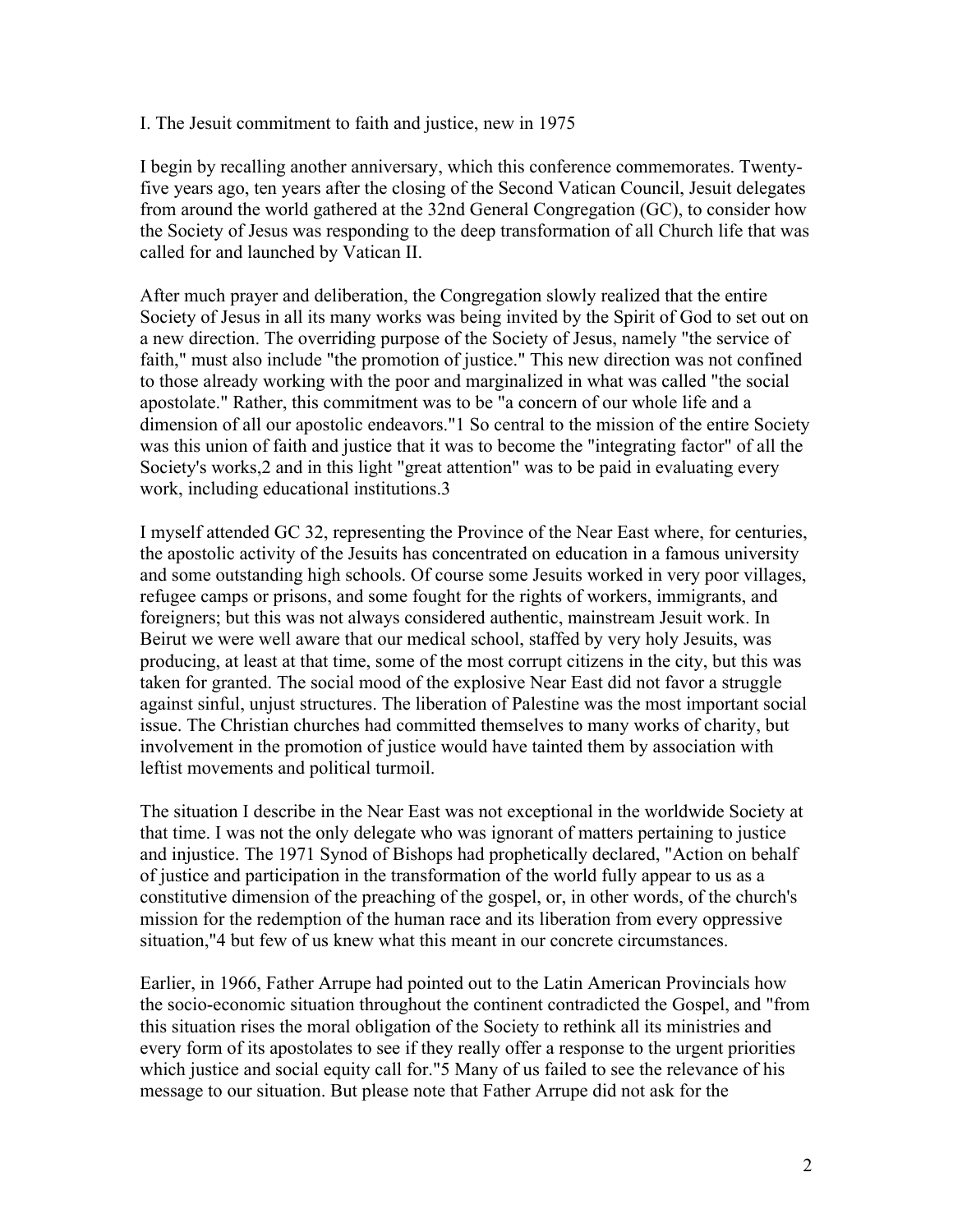suppression of the apostolate of education in favor of social activity. On the contrary, he affirmed that "even an apostolate like education - at all levels - which is so sincerely wanted by the Society and whose importance is clear to the entire world, in its concrete forms today must be the object of reflection in the light of the demands of the social problem."6

Perhaps the incomprehension or reluctance of some of us delegates, was one reason why GC 32 finally took a radical stand. With a passion both inspiring and disconcerting, the General Congregation coined the formula, "the service of faith and the promotion of justice," and used it adroitly to push every Jesuit work and every individual Jesuit to make a choice, providing little leeway for the fainthearted. Many inside and outside the Society were outraged by the "promotion of justice." As Father Arrupe rightly perceived, his Jesuits were collectively entering upon a more severe way of the cross, which would surely entail misunderstandings and even opposition on the part of civil and ecclesiastical authorities, many good friends, and some of our own members. Today, twenty-five years later, this option has become integral to our Jesuit identity, to the awareness of our mission, and to our public image in both Church and society.7

The summary expression "the service of faith and the promotion of justice" has all the characteristics of a world-conquering slogan using a minimum of words to inspire a maximum of dynamic vision, but at the risk of ambiguity. Let us examine, first the service of faith, then the promotion of justice.

## A. The service of faith

From our origins in 1540 the Society has been officially and solemnly charged with "the defense and the propagation of the faith." In 1975, the Congregation reaffirmed that, for us Jesuits, the defense and propagation of the faith is a matter of to be or not to be, even if the words themselves can change. Faithful to the Vatican Council, the Congregation wanted our preaching and teaching not to proselytize, not to impose our religion on others, but rather to propose Jesus and his message of God's Kingdom in a spirit of love to everyone.

Just as the Vatican had abandoned the name "Propaganda Fidei", GC 32 passed from propagation to service of faith. In Decree 4, the Congregation did use the expression "the proclamation of faith," which I prefer.8 In the context of centuries of Jesuit spirituality, however, "the service of faith" cannot mean anything other than to bring the countercultural gift of Christ to our world.9 But why "the service of faith"? The Congregation itself answers this question by using the Greek expression "diakonia fidei."10 It refers to Christ the suffering Servant carrying out his "diakonia" in total service of his Father by laying down his life for the salvation of all. Thus, for a Jesuit, "not just any response to the needs of the men and women of today will do. The initiative must come from the Lord laboring in events and people here and now. God invites us to follow Christ in his labors, on his terms and in his way."11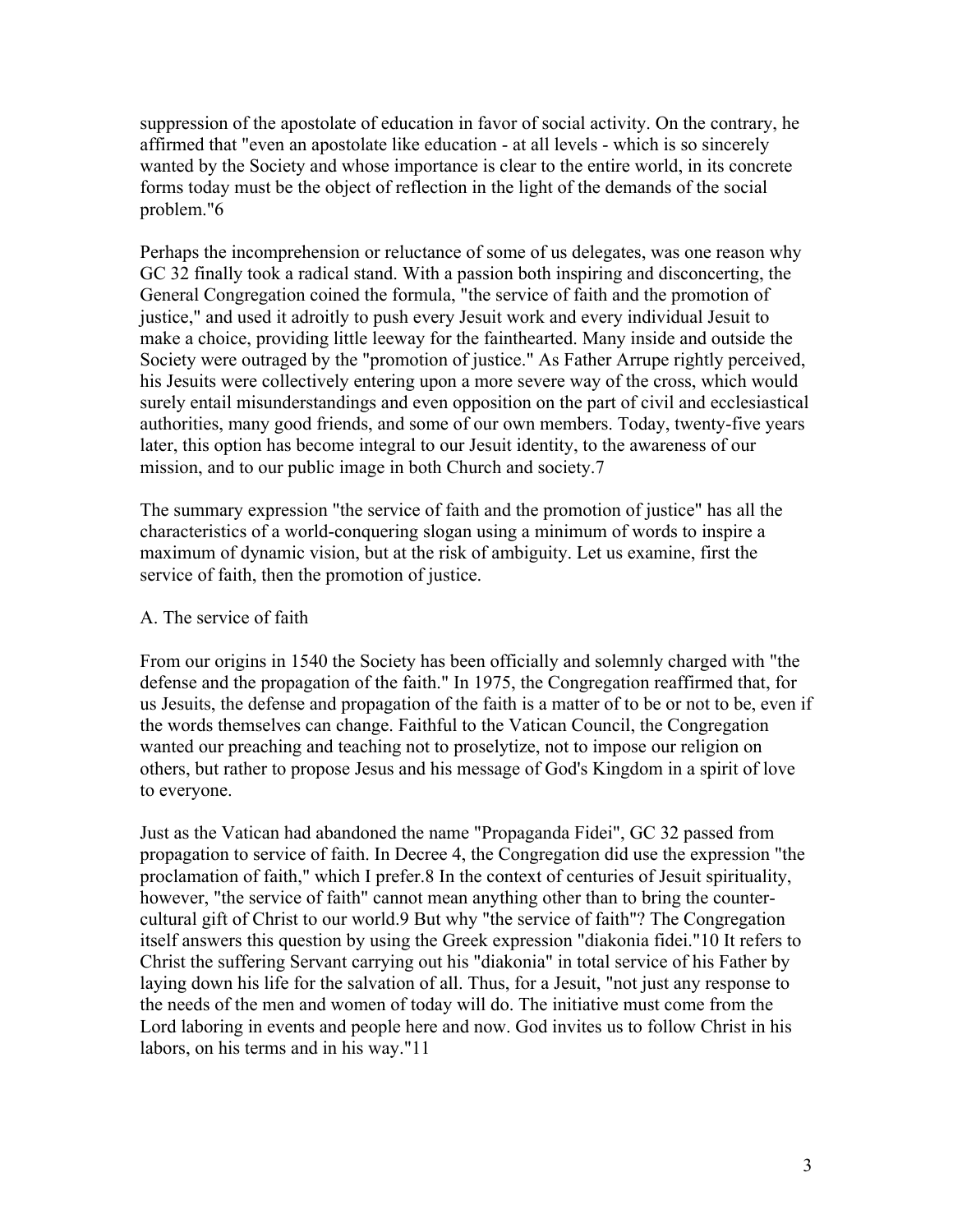I do not think we delegates at the 32nd Congregation were aware of the theological and ethical dimensions of Christ's mission of service. Greater attention to the "diakonia fidei" may have prevented some of the misunderstandings provoked by the phrase "the promotion of justice."

# B. The promotion of justice

This expression is difficult to translate in many languages. We delegates were familiar with sales promotions in a department store or the promotion of friends or enemies to a higher rank or position; we were not familiar with the promotion of justice. To be fair, let us remember that a general congregation is not a scientific academy equipped to distinguish and to define, to clarify and to classify. In the face of radically new apostolic needs, it chose to inspire, to teach and even to prophesy. In its desire to be more incisive in the promotion of justice, the Congregation avoided traditional words like charity, mercy, or love, unfashionable words in 1975. Neither philanthropy nor even development would do. The Congregation instead used the word "promotion" with its connotation of a well-planned strategy to make the world just.

Since Saint Ignatius wanted love to be expressed not only in words but also in deeds, the Congregation committed the Society to the promotion of justice as a concrete, radical but proportionate response to an unjustly suffering world. Fostering the virtue of justice in people was not enough. Only a substantive justice can bring about the kinds of structural and attitudinal changes that are needed to uproot those sinful oppressive injustices that are a scandal against humanity and God.

This sort of justice requires an action-oriented commitment to the poor with a courageous personal option. In some ears the relatively mild expression, "promotion of justice," echoed revolutionary, subversive and even violent language. For example, the American State Department recently accused some Colombian Jesuits of being Marxist-inspired founders of a guerilla organization. When challenged the U.S. government apologized for this mistake, which shows that some message did get through.

Just as in "diakonia fidei" the term faith is not specified, so in the "promotion of justice," the term justice also remains ambiguous. The 32nd Congregation would not have voted for Decree 4 if, on the one hand, socio-economic justice had been excluded or if, on the other hand, the justice of the Gospel had not been included. A stand in favor of social justice that was almost ideological, and simultaneously a strong option for "that justice of the Gospel which embodies God's love and saving mercy"12 were both indispensable. Refusing to clarify the relationship between the two, GC 32 maintained its radicality by simply juxtaposing "diakonia fidei" and "promotion of justice."

In other decrees of the same Congregation, when the two dimensions of the one mission of the Society were placed together, some delegates sought to achieve a more integrated expression by proposing amendments such as the service of faith through or in the promotion of justice. Such expressions might better render the 1971 Synod's identification of "action on behalf of justice and participation in the transformation of the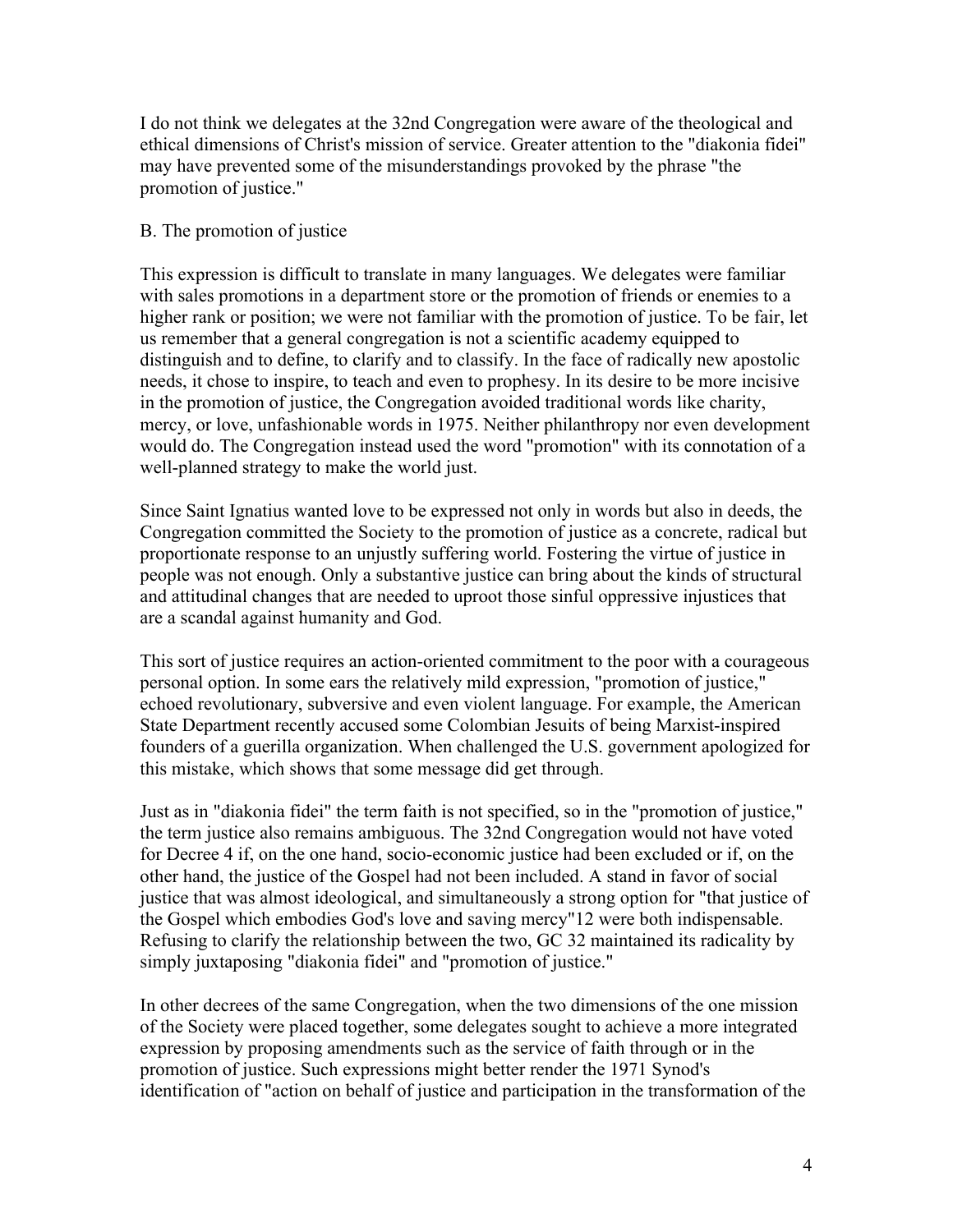world [as] a constitutive dimension of the preaching of the gospel."13 But one can understand the Congregation's fear that too neat or integrated an approach might weaken the prophetic appeal and water down the radical change in our mission.

In retrospect, this simple juxtaposition sometimes led to an "incomplete, slanted and unbalanced reading" of Decree 4,14 unilaterally emphasizing "one aspect of this mission to the detriment of the other,"15 treating faith and justice as alternative or even rival tracks of ministry. "Dogmatism or ideology sometimes led us to treat each other more as adversaries than as companions. The promotion of justice has sometimes been separated from its wellspring of faith."16

On the one side, the faith dimension was too often presumed and left implicit, as if our identity as Jesuits were enough. Some rushed headlong towards the promotion of justice without much analysis or reflection and with only occasional reference to the justice of the Gospel. They seemed to consign the service of faith to a dying past.

Those on the other side clung to a certain style of faith and Church. They gave the impression that God's grace had to do only with the next life, and that divine reconciliation entailed no practical obligation to set things right here on earth.

In this frank assessment I have used, not so much my own words but rather those of subsequent Congregations, so as to share with you the whole Society's remorse for whatever distortions or excesses occurred, and to demonstrate how, over the last twentyfive years, the Lord has patiently been teaching us to serve the faith that does justice in a more integral way.

# C. The ministry of education

In the midst of radical statements and unilateral interpretations associated with Decree 4, many raised doubts about our maintaining large educational institutions. They insinuated, if they did not insist, that direct social work among the poor and involvement with their movements should take priority. Today, however, the value of the educational apostolate is generally recognized, being the sector occupying the greatest Jesuit manpower and resources, but only on condition that it transform its goals, contents, and methods.

Even before GC 32, Father Arrupe had already fleshed out the meaning of "diakonia fidei" for educational ministries when he told the 1973 International Congress of Jesuit Alumni of Europe: "Today our prime educational objective must be to form men for others; men who will live not for themselves but for God and his Christ - for the Godman who lived and died for all the world; men who cannot even conceive of love of God which does not include love for the least of their neighbors; men completely convinced that love of God which does not issue in justice for men is a farce."17 My predecessor's address was not well received by many alumni at the Valencia meeting, but the expression, "men and women for others," really helped the educational institutions of the Society to ask serious questions that led to their transformation.18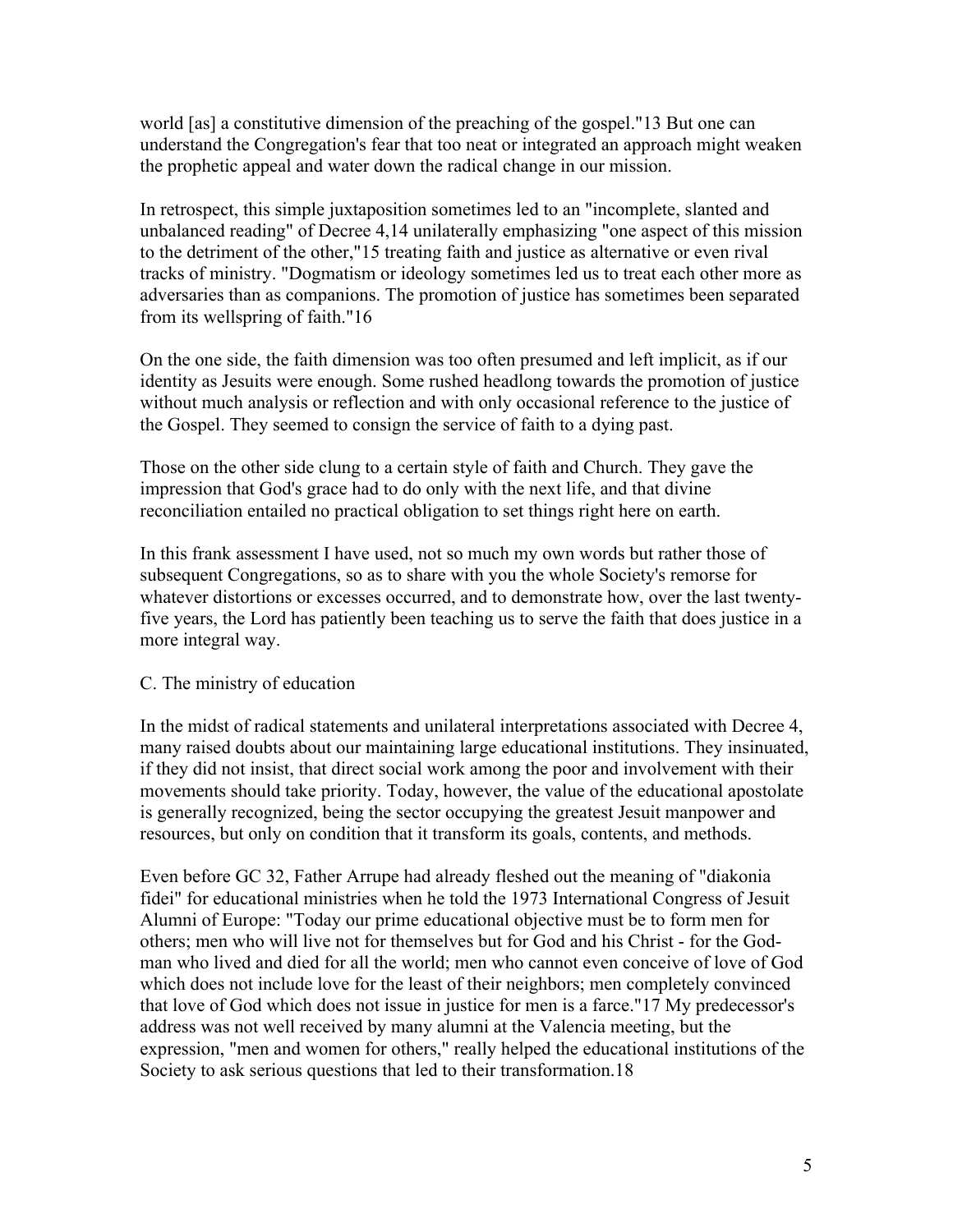Father Ignacio Ellacuría, in his 1982 convocation address here at Santa Clara University, eloquently expressed his conviction in favor of the promotion of justice in the educational apostolate: "A Christian university must take into account the Gospel preference for the poor. This does not mean that only the poor study at the university; it does not mean that the university should abdicate its mission of academic excellence - excellence needed in order to solve complex social problems. It does mean that the university should be present intellectually where it is needed: to provide science for those who have no science; to provide skills for the unskilled; to be a voice for those who do not possess the academic qualifications to promote and legitimate their rights."19

In these two statements, we discover the same concern to go beyond a disincarnate spiritualism or a secular social activism, so as to renew the educational apostolate in word and in action at the service of the Church in a world of unbelief and of injustice. We should be very grateful for all that has been achieved in this apostolate, both faithful to the characteristics of 400 years of Ignatian education and open to the changing signs of the times. Today, one or two generations after Decree 4, we face a world that has an even greater need for the faith that does justice.

II. A "composition" of our time and place

The twenty-five year history we lived through and have briefly surveyed, brings us to the present. Ignatius of Loyola begins many meditations in his Spiritual Exercises with "a composition of place," an exercise of the imagination to situate prayerful contemplation in concrete human circumstances. Since this world is the arena of God's presence and activity, Ignatius believes that we can find God if we approach the world with generous faith and a discerning spirit.

Meeting in Silicon Valley brings to mind, not only the intersection of the mission and the microchip, but also the dynamism and even dominance that are characteristics of the United States at this time. Enormous talent and unprecedented prosperity are concentrated in this country, which spawns 64 new millionaires every day. This is the headquarters of the new economy that reaches around the globe and is transforming the basic fabric of business, work, and communications. Thousands of immigrants arrive from everywhere: entrepreneurs from Europe, high-tech professionals from South Asia who staff the service industries as well as workers from Latin America and Southeast Asia who do the physical labor - thus, a remarkable ethnic, cultural and class diversity.

At the same time the United States struggles with new social divisions aggravated by "the digital divide" between those with access to the world of technology and those left out. This rift, with its causes in class, racial and economic differences, has its root cause in chronic discrepancies in the quality of education. Here in Silicon Valley, for example, some of the world's premier research universities flourish alongside struggling public schools where Afro-American and immigrant students drop out in droves. Nation-wide, one child in every six is condemned to ignorance and poverty.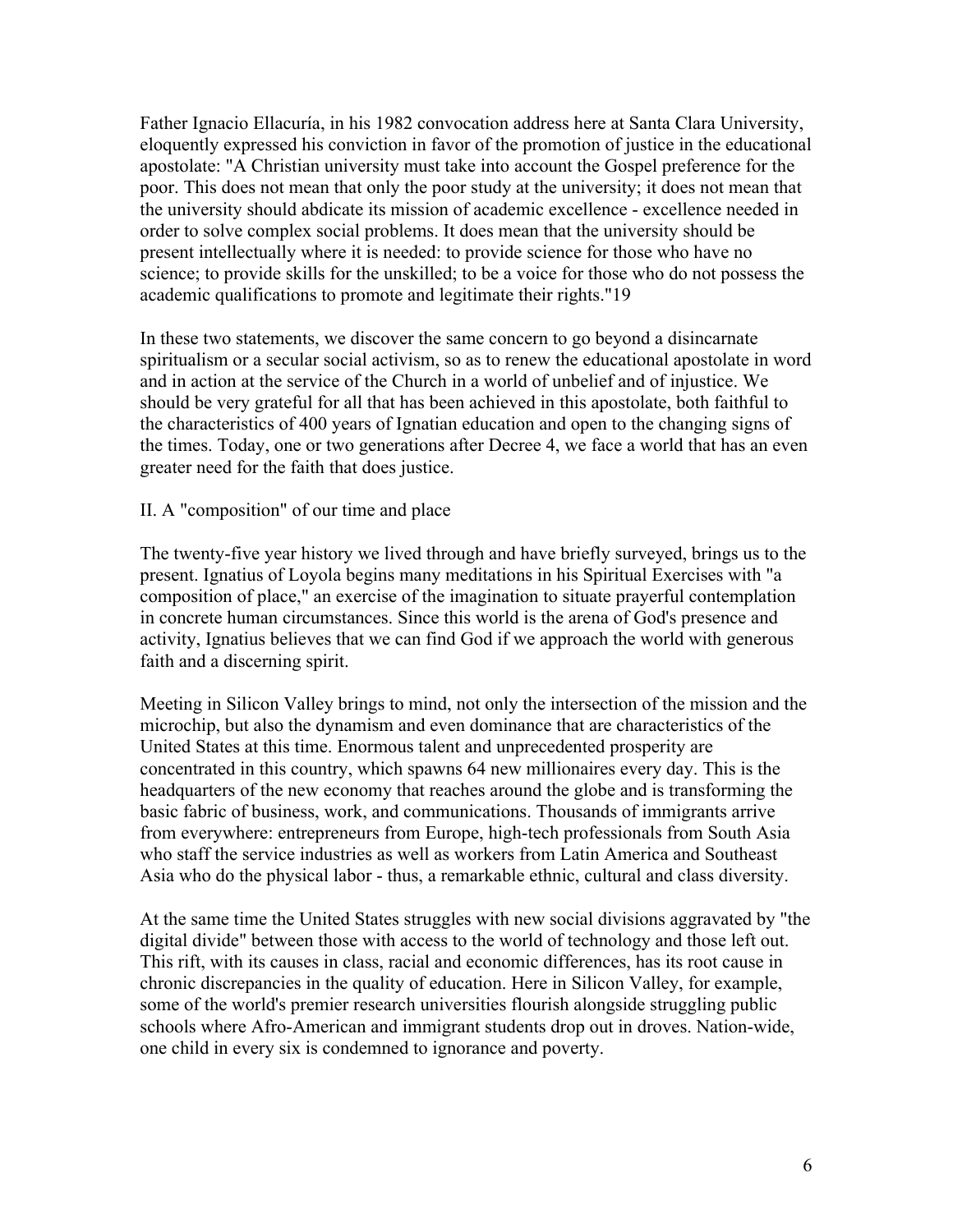This valley, this nation and the whole world look very different from the way they looked twenty-five years ago. With the collapse of Communism and the end of the Cold War, national and even international politics have been eclipsed by a resurgent capitalism that faces no ideological rival. The European Union slowly pulls the continent's age-old rivals together into a community but also a fortress. The former "Second World" struggles to repair the human and environmental damage left behind by so-called socialist regimes. Industries are re-locating to poorer nations, not to distribute wealth and opportunity, but to exploit the relative advantage of low wages and lax environmental regulations. Many countries become yet poorer, especially where corruption and exploitation prevail over civil society and where violent conflict keeps erupting.

This composition of our time and place embraces six billion people with their faces young and old, some being born and others dying, some white and many brown and yellow and black.20 Each one a unique individual, they all aspire to live life, to use their talents, to support their families and care for their children and elders, to enjoy peace and security, and to make tomorrow better.

Thanks to science and technology, human society is able to solve problems such as feeding the hungry, sheltering the homeless, or developing more just conditions of life, but remains stubbornly unable to accomplish this. How can a booming economy, the most prosperous and global ever, still leave over half of humanity in poverty? GC 32 makes its own sober analysis and moral assessment: "We can no longer pretend that the inequalities and injustices of our world must be borne as part of the inevitable order of things. It is now quite apparent that they are the result of what man himself, man in his selfishness, has done ... Despite the opportunities offered by an ever more serviceable technology, we are simply not willing to pay the price of a more just and more humane society."21

Injustice is rooted in a spiritual problem, and its solution requires a spiritual conversion of each one's heart and a cultural conversion of our global society so that humankind, with all the powerful means at its disposal, might exercise the will to change the sinful structures afflicting our world. The yearly Human Development Report of the United Nations is a haunting challenge to look critically at basic conditions of life in the United States and the 175 other nations that share our one planet.22

Such is the world in all its complexity, with great global promises and countless tragic betrayals. Such is the world in which Jesuit institutions of higher education are called to serve faith and promote justice.

III. American Jesuit Higher Education for faith and justice

Within the complex time and place we are in, and in the light of the recent General Congregations, I want to spell out several ideal characteristics, as manifest in three complementary dimensions of Jesuit higher education: in who our students become, in what our faculty do, and in how our universities proceed. When I speak of ideals, some are easy to meet, others remain persistently challenging, but together they serve to orient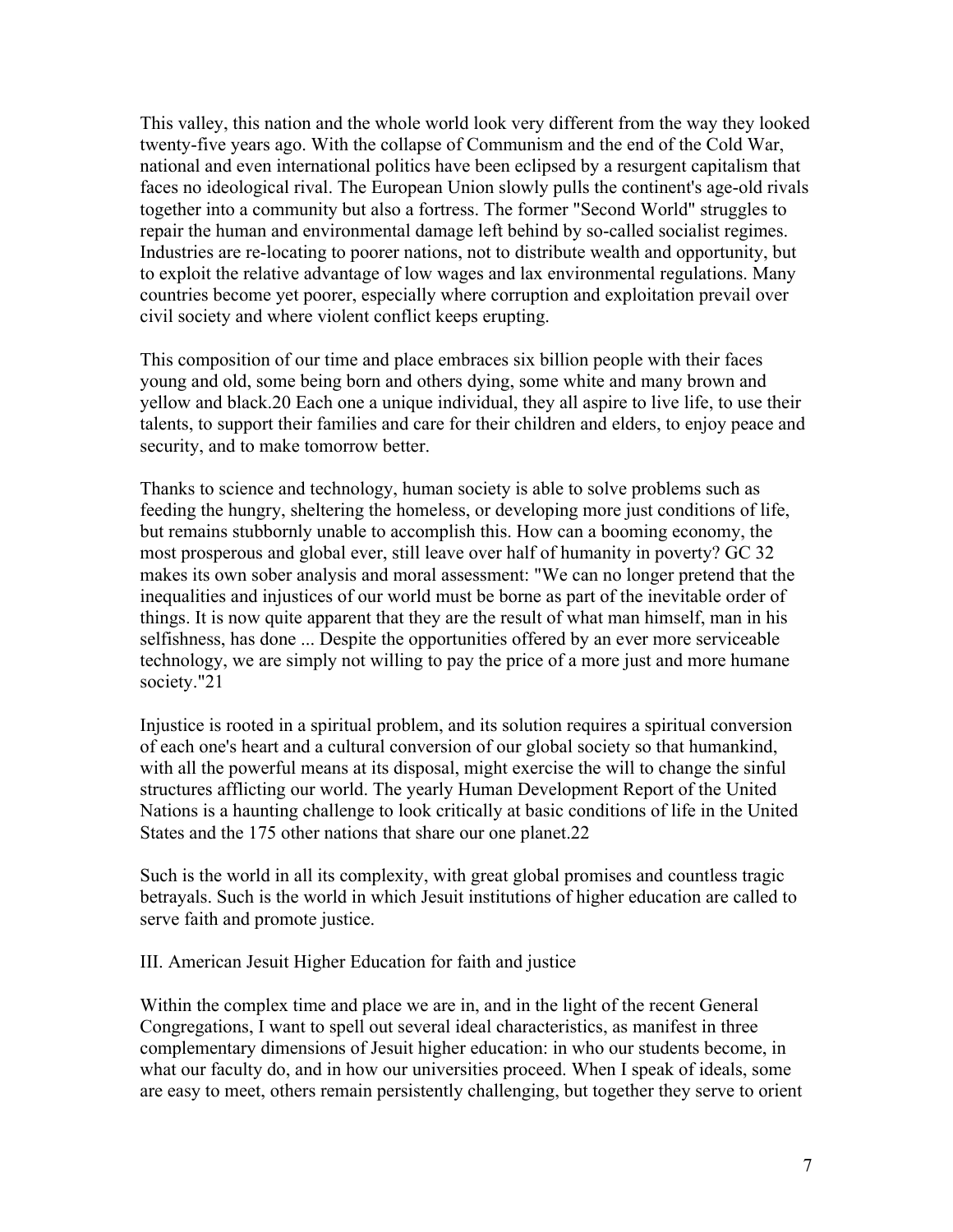our schools and, in the long run, to identify them. At the same time, the U.S. Provincials have recently established an important Higher Education Committee to propose criteria on the staffing, leadership and Jesuit sponsorship of our colleges and universities.23 May these criteria help to implement the ideal characteristics we now meditate on together.

# A. Formation and learning

Today's predominant ideology reduces the human world to a global jungle whose primordial law is the survival of the fittest. Students who subscribe to this view want to be equipped with well-honed professional and technical skills in order to compete in the market and secure one of the relatively scarce fulfilling and lucrative jobs available. This is the success which many students (and parents!) expect.

All American universities, ours included, are under tremendous pressure to opt entirely for success in this sense. But what our students want - and deserve - includes but transcends this "worldly success" based on marketable skills. The real measure of our Jesuit universities lies in who our students become.

For four hundred and fifty years, Jesuit education has sought to educate "the whole person" intellectually and professionally, psychologically, morally and spiritually. But in the emerging global reality, with its great possibilities and deep contradictions, the whole person is different from the whole person of the Counter-Reformation, the Industrial Revolution, or the 20th Century. Tomorrow's "whole person" cannot be whole without an educated awareness of society and culture with which to contribute socially, generously, in the real world. Tomorrow's whole person must have, in brief, a well-educated solidarity.

We must therefore raise our Jesuit educational standard to "educate the whole person of solidarity for the real world." Solidarity is learned through "contact" rather than through "concepts," as the Holy Father said recently at an Italian university conference.24 When the heart is touched by direct experience, the mind may be challenged to change. Personal involvement with innocent suffering, with the injustice others suffer, is the catalyst for solidarity which then gives rise to intellectual inquiry and moral reflection.

Students, in the course of their formation, must let the gritty reality of this world into their lives, so they can learn to feel it, think about it critically, respond to its suffering and engage it constructively. They should learn to perceive, think, judge, choose and act for the rights of others, especially the disadvantaged and the oppressed. Campus ministry does much to foment such intelligent, responsible and active compassion, compassion that deserves the name solidarity.

Our universities also boast a splendid variety of in-service programs, outreach programs, insertion programs, off-campus contacts and hands-on courses. These should not be too optional or peripheral, but at the core of every Jesuit university's program of studies.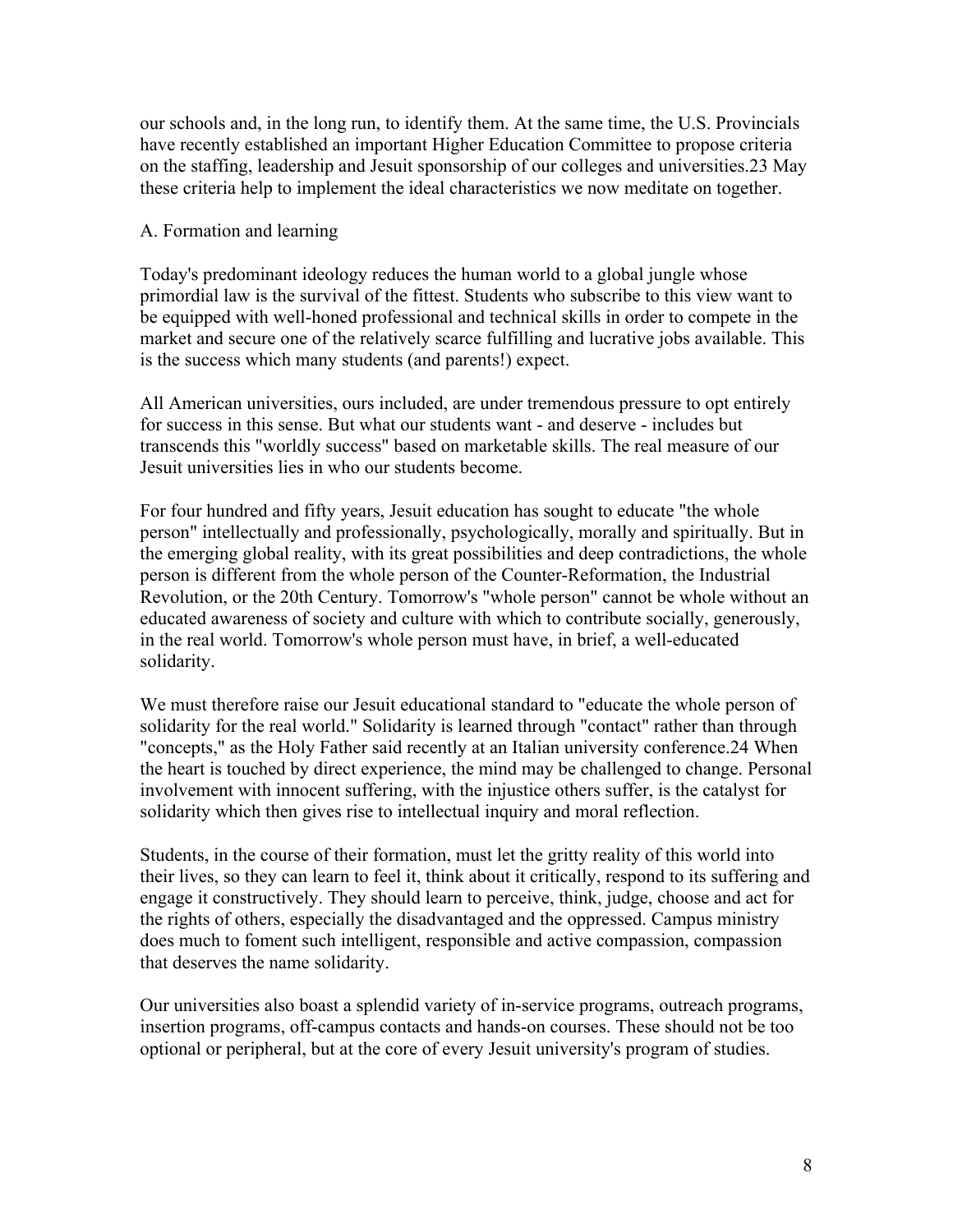Our students are involved in every sort of social action - tutoring drop-outs, demonstrating in Seattle, serving in soup kitchens, promoting pro-life, protesting against the School of the Americas - and we are proud of them for it. But the measure of Jesuit universities is not what our students do but who they become and the adult Christian responsibility they will exercise in future towards their neighbor and their world. For now, the activities they engage in, even with much good effect, are for their formation. This does not make the university a training camp for social activists. Rather, the students need close involvement with the poor and the marginal now, in order to learn about reality and become adults of solidarity in the future.

### B. Research and teaching

If the measure and purpose of our universities lies in what the students become, then the faculty are at the heart of our universities. Their mission is tirelessly to seek the truth and to form each student into a whole person of solidarity who will take responsibility for the real world. What do they need in order to fulfil this essential vocation?

The faculty's "research, which must be rationally rigorous, firmly rooted in faith and open to dialogue with all people of good will,"25 not only obeys the canons of each discipline, but ultimately embraces human reality in order to help make the world a more fitting place for six billion of us to inhabit. I want to affirm that university knowledge is valuable for its own sake and at the same time is knowledge that must ask itself, "For whom? For what?"26

Usually we speak of professors in the plural, but what is at stake is more than the sum of so many individual commitments and efforts. It is a sustained interdisciplinary dialogue of research and reflection, a continuous pooling of expertise. The purpose is to assimilate experiences and insights according to their different disciplines in "a vision of knowledge which, well aware of its limitations, is not satisfied with fragments but tries to integrate them into a true and wise synthesis"27 about the real world. Unfortunately many faculty still feel academically, humanly and I would say spiritually unprepared for such an exchange.

In some disciplines such as the life sciences, the social sciences, law, business, or medicine, the connections with "our time and place" may seem more obvious. These professors apply their disciplinary specialties to issues of justice and injustice in their research and teaching about health care, legal aid, public policy, and international relations. But every field or branch of knowledge has values to defend, with repercussions on the ethical level. Every discipline, beyond its necessary specialization, must engage with human society, human life, and the environment in appropriate ways, cultivating moral concern about how people ought to live together.

All professors, in spite of the cliché of the ivory tower, are in contact with the world. But no point of view is ever neutral or value-free. By preference, by option, our Jesuit point of view is that of the poor. So our professors' commitment to faith and justice entails a most significant shift in viewpoint and choice of values. Adopting the point of view of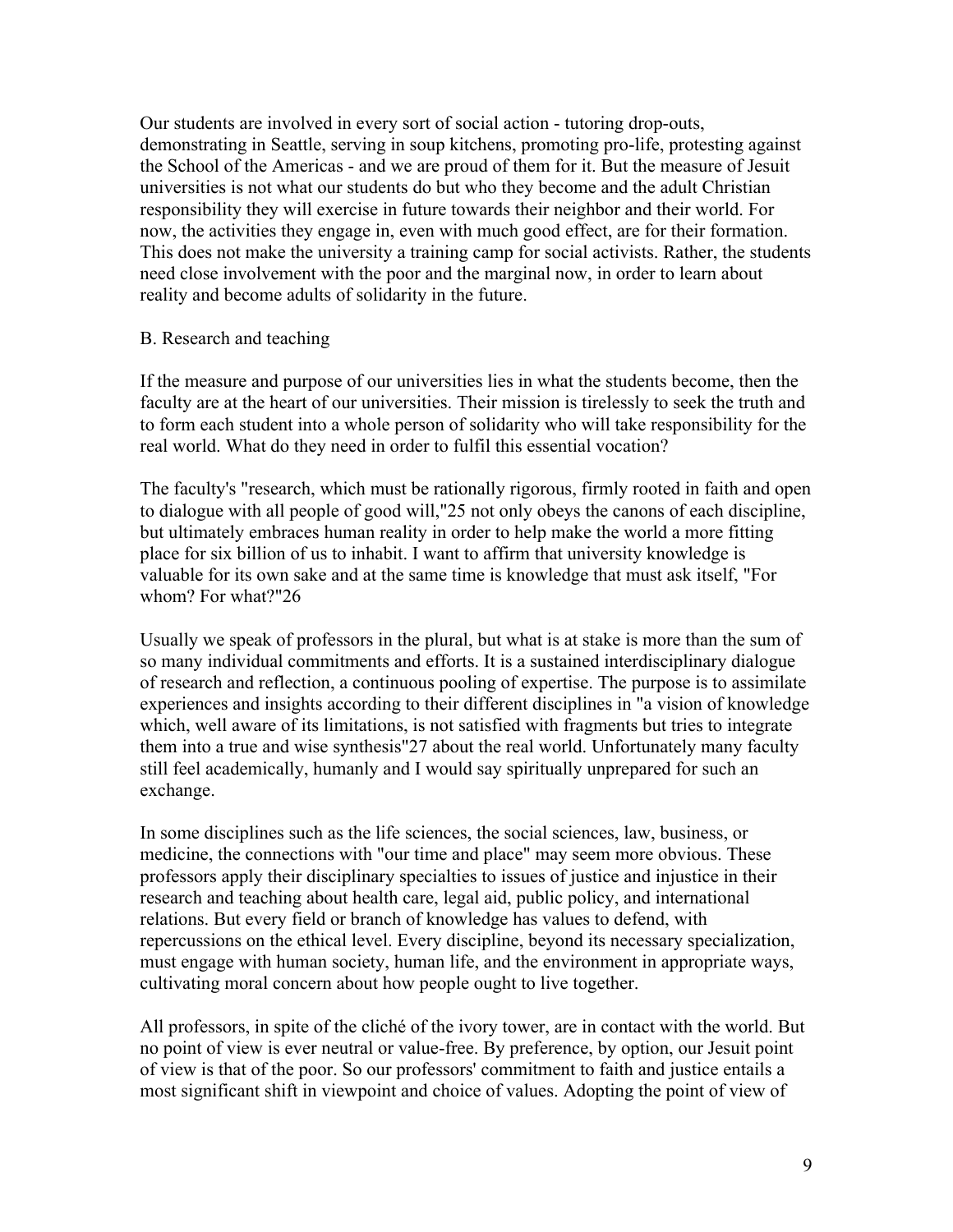those who suffer injustice, our professors seek the truth and share their search and its results with our students. A legitimate question, even if it does not sound academic, is for each professor to ask, "When researching and teaching, where and with whom is my heart?" To expect our professors to make such an explicit option and speak about it is obviously not easy; it entails risks. But I do believe that this is what Jesuit educators have publicly stated, in Church and in society, to be our defining commitment.

To make sure that the real concerns of the poor find their place in research, faculty members need an organic collaboration with those in the Church and in society who work among and for the poor and actively seek justice. They should be involved together in all aspects: presence among the poor, designing the research, gathering the data, thinking through problems, planning and action, doing evaluation and theological reflection. In each Jesuit Province where our universities are found, the faculty's privileged working relationships should be with projects of the Jesuit social apostolate - on issues such as poverty and exclusion, housing, AIDS, ecology and Third World debt - and with the Jesuit Refugee Service helping refugees and forcibly displaced people.

Just as the students need the poor in order to learn, so the professors need partnerships with the social apostolate in order to research and teach and form. Such partnerships do not turn Jesuit universities into branch plants of social ministries or agencies of social change, as certain rhetoric of the past may have led some to fear, but are a verifiable pledge of the faculty's option and really help, as the colloquial expression goes, "to keep your feet to the fire!"

If the professors choose viewpoints incompatible with the justice of the Gospel and consider researching, teaching and learning to be separable from moral responsibility for their social repercussions, they are sending a message to their students. They are telling them that they can pursue their careers and self-interest without reference to anyone "other" than themselves.

By contrast, when faculty do take up inter-disciplinary dialogue and socially-engaged research in partnership with social ministries, they are exemplifying and modeling knowledge which is service, and the students learn by imitating them as "masters of life and of moral commitment,"28 as the Holy Father said.

### C. Our way of proceeding

If the measure of our universities is who the students become, and if the faculty are the heart of it all, then what is there left to say? It is perhaps the third topic, the character of our universities - how they proceed internally and how they impact on society - which is the most difficult.

We have already dwelt on the importance of formation and learning, of research and teaching. The social action that the students undertake, and the socially-relevant work that the professors do, are vitally important and necessary, but these do not add up to the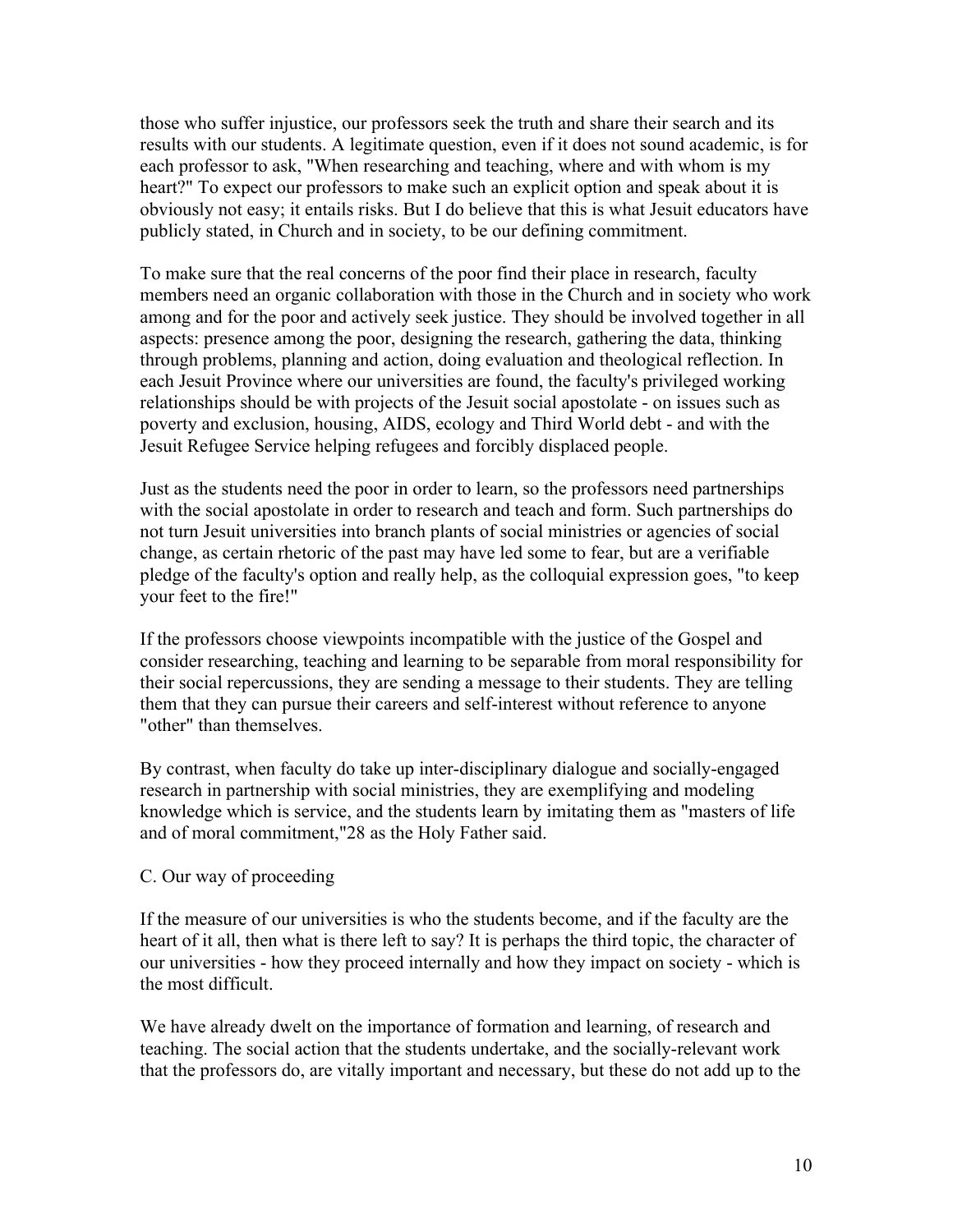full character of a Jesuit university; they neither exhaust its faith-justice commitment nor really fulfill its responsibilities to society.

What, then, constitutes this ideal character? and what contributes to the public's perception of it? In the case of a Jesuit university, this character must surely be the mission, which is defined by GC 32 and reaffirmed by GC 34: the diakonia fidei and the promotion of justice, as the characteristic Jesuit university way of proceeding and of serving socially.

In the words of GC 34, a Jesuit university must be faithful to both the noun "university" and to the adjective "Jesuit." To be a university requires dedication "to research, teaching and the various forms of service that correspond to its cultural mission." To be Jesuit "requires that the university act in harmony with the demands of the service of faith and promotion of justice found in Decree 4 of GC 32."29

The first way, historically, that our universities began living out their faith-justice commitment was through their admissions policies, affirmative action for minorities, and scholarships for disadvantaged students;30 and these continue to be effective means. An even more telling expression of the Jesuit university's nature is found in policies concerning hiring and tenure. As a university it is necessary to respect the established academic, professional and labor norms, but as Jesuit it is essential to go beyond them and find ways of attracting, hiring and promoting those who actively share the mission.

I believe that we have made considerable and laudable Jesuit efforts to go deeper and further: we have brought our Ignatian spirituality, our reflective capacities, some of our international resources, to bear. Good results are evident, for example, in the Decree "Jesuits and University Life" of the last General Congregation and in this very Conference on "Commitment to Justice in Jesuit Higher Education"; and good results are hoped for from the Higher Education Committee working on Jesuit criteria.

Paraphrasing Ignacio Ellacuría, it is the nature of every University to be a social force, and it is the calling of a Jesuit university to take conscious responsibility for being such a force for faith and justice. Every Jesuit academy of higher learning is called to live in a social reality (as we saw in the "composition" of our time and place) and to live for that social reality, to shed university intelligence upon it and to use university influence to transform it.31 Thus Jesuit universities have stronger and different reasons, than many other academic and research institutions, for addressing the actual world as it unjustly exists and for helping to reshape it in the light of the Gospel.

### IV. In conclusion, an agenda

The twenty-fifth anniversary of GC 32 is a motive for great thanksgiving.

We give thanks for our Jesuit university awareness of the world in its entirety and in its ultimate depth, created yet abused, sinful yet redeemed, and we take up our Jesuit university responsibility for human society that is so scandalously unjust, so complex to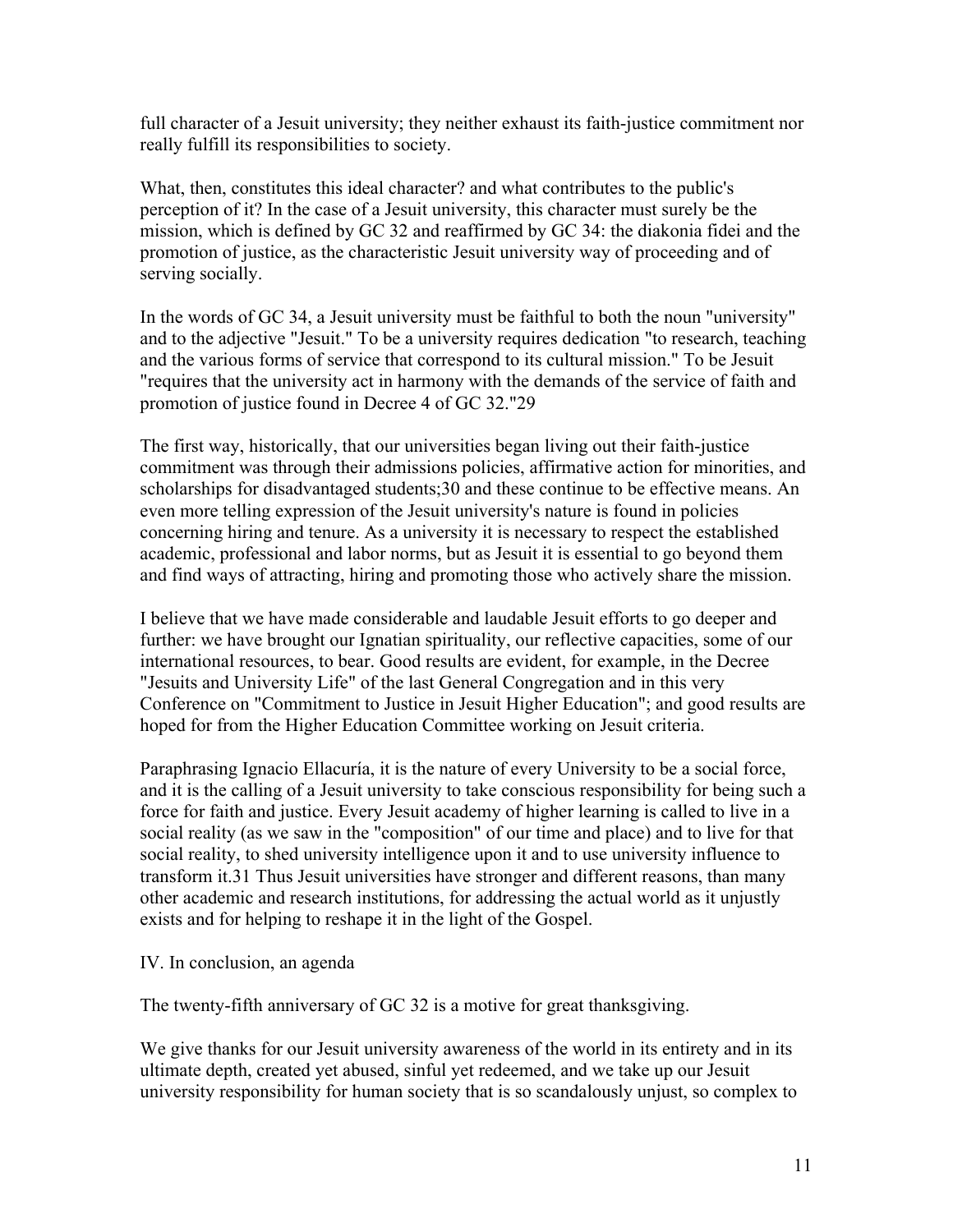understand, and so hard to change. With the help of others and especially the poor, we want to play our role as students, as teachers and researchers, and as Jesuit university in society.

As Jesuit higher education, we embrace new ways of learning and being formed in the pursuit of adult solidarity; new methods of researching and teaching in an academic community of dialogue; and a new university way of practicing faith-justice in society.

As we assume our Jesuit university characteristics in the new century, we do so with seriousness and hope. For this very mission has produced martyrs who prove that "an institution of higher learning and research can become an instrument of justice in the name of the Gospel."32 But implementing Decree 4 is not something a Jesuit university accomplishes once and for all. It is rather an ideal to keep taking up and working at, a cluster of characteristics to keep exploring and implementing, a conversion to keep praying for.

In Ex Corde Ecclesiae, Pope John Paul II charges Catholic universities with a challenging agenda for teaching, research and service: "The dignity of human life, the promotion of justice for all, the quality of personal and family life, the protection of nature, the search for peace and political stability, a more just sharing in the world's resources, and a new economic and political order that will better serve the human community at a national and international level."33 These are both high ideals and concrete tasks. I encourage our Jesuit colleges and universities to take them up with critical understanding and deep conviction, with buoyant faith and much hope in the early years of the new century.

The beautiful words of GC 32 show us a long path to follow: "The way to faith and the way to justice are inseparable ways. It is up this undivided road, this steep road, that the pilgrim Church" - the Society of Jesus, the Jesuit College and University - "must travel and toil. Faith and justice are undivided in the Gospel which teaches that 'faith makes its power felt through love.'34 They cannot therefore be divided in our purpose, our action, our life."35 For the greater glory of God.

Thank you very much.

6 October 2000

1 GC32, D.4, n.47.

2 GC32, D.2, n.9.

3 See GC32, D.2, n.9 and D.4, n.76.

4 1971 Synod of Bishops, "Justice in the World."

5 Pedro Arrupe, S.J., "On the Social Apostolate in Latin America," December 1966 (AR 14, 791).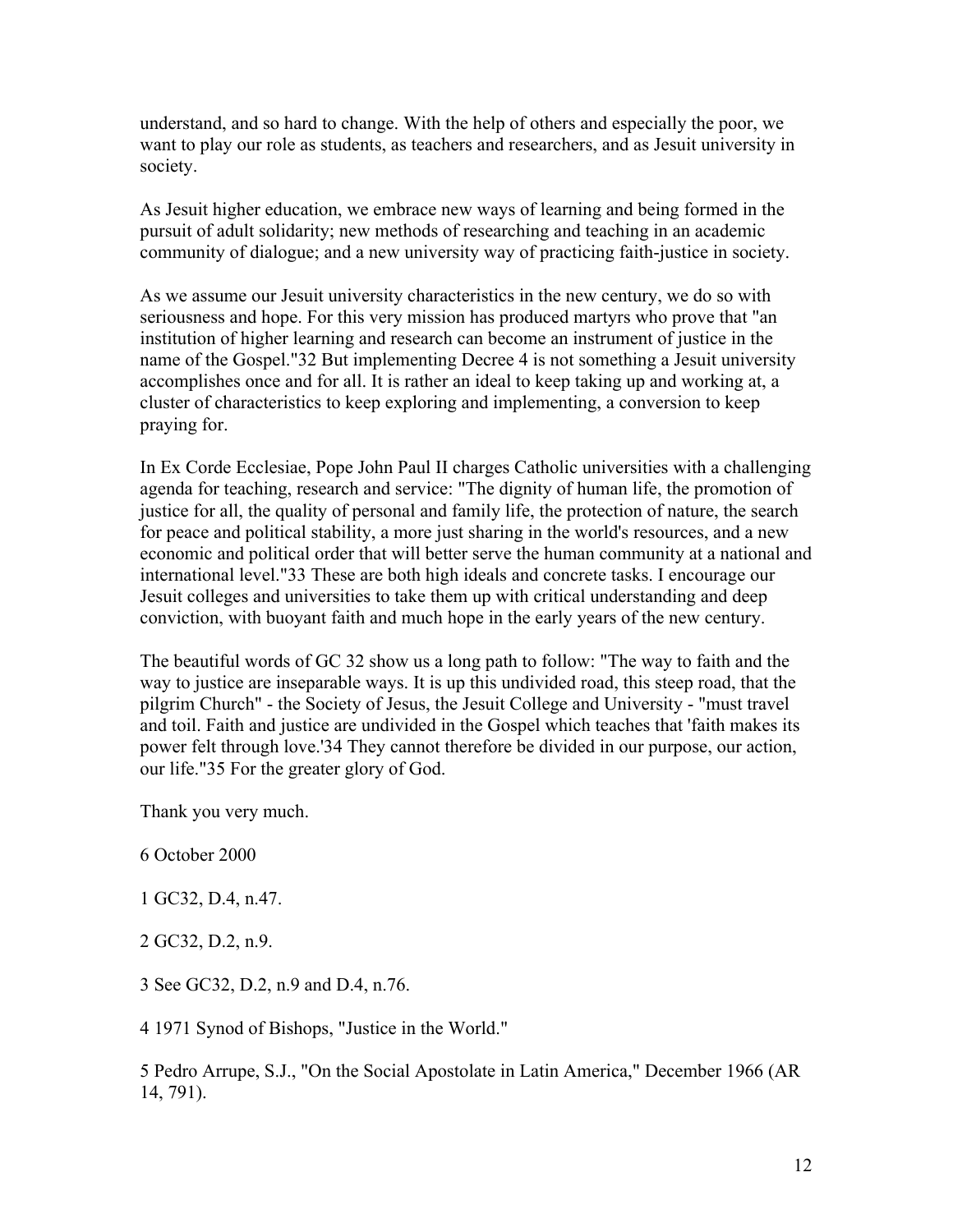6 Ibid.

7 Cf. Peter-Hans Kolvenbach, S.J., "On the Social Apostolate," January 2000, n.3.

8 "Since evangelization is proclamation of that faith which is made operative in love of others (see Galatians 5:6; Ephesians 4:15), the promotion of justice is indispensable to it" (GC32, D.4, n.28).

9 Cf. GC34, D.26, n.5.

10 For example, GC32, D.11, n.13.

11 GC34, D. 26, n.8.

12 GC33, D.1, n.32.

13 1971 Synod of Bishops, "Justice in the World."

14 Pedro Arrupe, Rooted and Grounded in Love, 67 (AR XVIII, 500).

15 GC33, D.1, n.33.

16 GC34, D.3, n.2.

17 Pedro Arrupe, S.J., Address to the European Jesuit Alumni Congress, Valencia, August 1973, in Hombres para los demás, Barcelona: Diafora, 1983, p. 159.

18 Cf. The Characteristics of Jesuit Education, Washington, D.C.: Jesuit Secondary Education Association, 1987.

19 Ignacio Ellacuría, S.J., "The Task of a Christian University," Convocation address at the University of Santa Clara, 12 June 1982; "Una universidad para el pueblo," Diakonía 6:23 (1982), 81-88.

20 See "Contemplation on the Incarnation," Ignatius of Loyola, Spiritual Exercises, nn. 101-109.

21 GC32, D.4, nn.27, 20

22 United Nations Development Program, Human Development Report, 1990-present (annual).

23 In February 2000, the Jesuit Conference established a five-man Committee on Higher Education to prepare recommendations regarding 1) sponsorship by the Society of U.S. Jesuit colleges and universities; 2) assignment of personnel to these institutions; 3) selection of Presidents (particularly non-Jesuit Presidents) for these institutions.